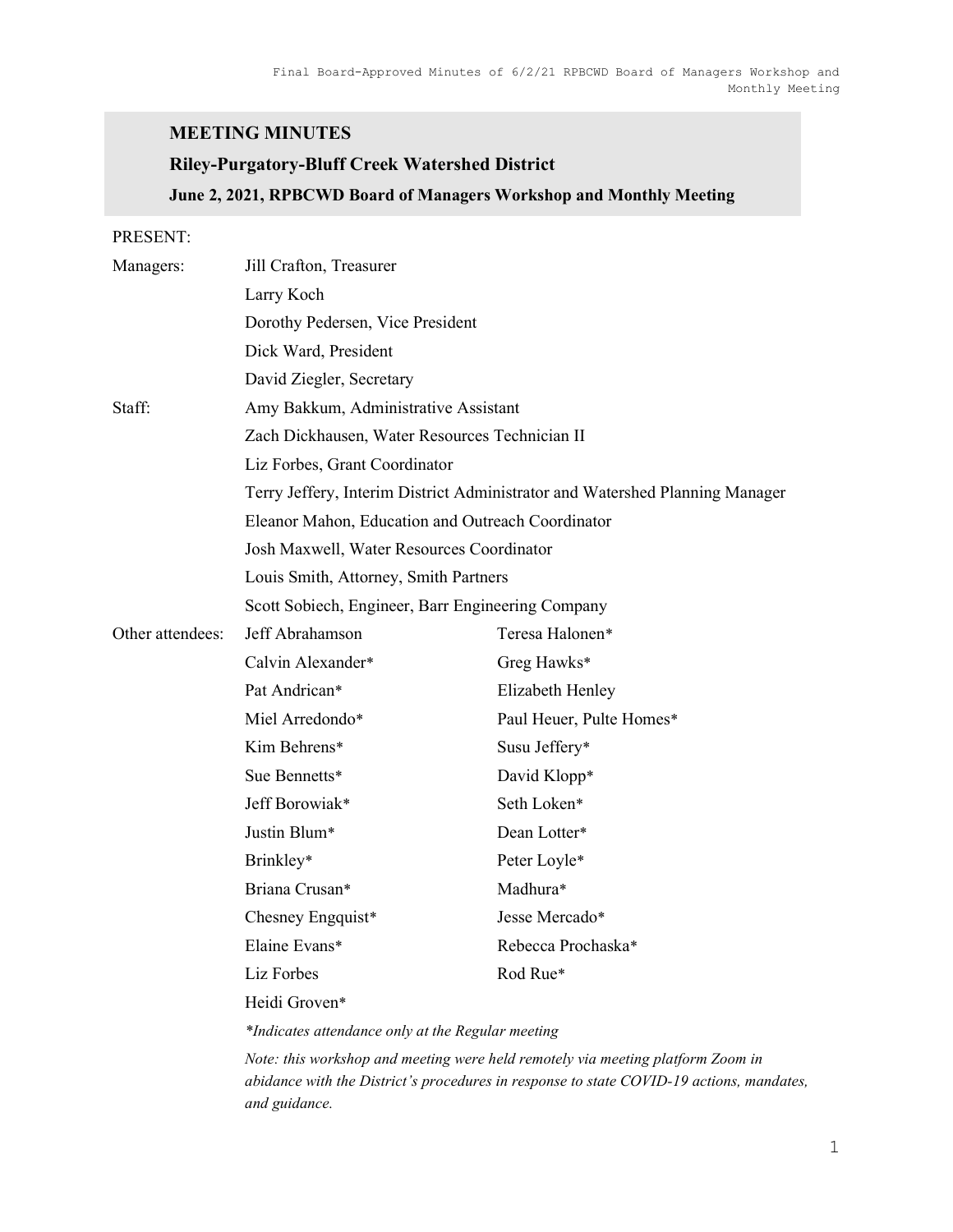## 1. Workshop: 10-Year Plan Review

Interim Administrator Jeffery said this workshop is to discuss the District's 10-Year Plan project prioritization metrics and benefits and four approaches staff has been discussing internally. He reviewed the nine project benefits considered as part of the District's project prioritization process for the 10-Year Plan:

| 5                                | · District Goals                                                                                                                                                                                                                                                                                                                                                                                                                                                                                                                                          |
|----------------------------------|-----------------------------------------------------------------------------------------------------------------------------------------------------------------------------------------------------------------------------------------------------------------------------------------------------------------------------------------------------------------------------------------------------------------------------------------------------------------------------------------------------------------------------------------------------------|
| 6                                | · Sustainability                                                                                                                                                                                                                                                                                                                                                                                                                                                                                                                                          |
| 7                                | • Volume Management                                                                                                                                                                                                                                                                                                                                                                                                                                                                                                                                       |
| 8                                | • Pollutant Management                                                                                                                                                                                                                                                                                                                                                                                                                                                                                                                                    |
| 9                                | · Habitat Restoration                                                                                                                                                                                                                                                                                                                                                                                                                                                                                                                                     |
| 10                               | • Shoreline/Streambank Restoration                                                                                                                                                                                                                                                                                                                                                                                                                                                                                                                        |
| 11                               | · Watershed Benefit                                                                                                                                                                                                                                                                                                                                                                                                                                                                                                                                       |
| 12                               | • Partnership Opportunities, and                                                                                                                                                                                                                                                                                                                                                                                                                                                                                                                          |
| 13                               | • Public Access/Education                                                                                                                                                                                                                                                                                                                                                                                                                                                                                                                                 |
| 14<br>15                         | Interim Administrator Jeffery asked for feedback on whether any of these benefits should be<br>removed from the consideration and prioritization process. He gathered managers comments.                                                                                                                                                                                                                                                                                                                                                                  |
| 16<br>17<br>18<br>19<br>20<br>21 | Interim Administrator Jeffery asked for feedback on whether any project benefits should be<br>redefined. There was manager discussion about points he raised, including points about pollutant<br>management, habitat restoration, shoreline/streambank restoration, and watershed benefit.<br>Managers and staff talked about soil health and whether it should be included as part of habitat<br>restoration or as an additional project benefit. Interim Administrator Jeffery said staff will bring<br>something back to the Board about soil health. |
| 22<br>23<br>24<br>25<br>26       | The group talked about whether project benefits should be added, such as a social vulnerability<br>metric, protection of sensitive or at-risk habitats, project logistics, or alignment with cities'<br>Capital Improvement Programs. Interim Administrator Jeffery recommended getting up and<br>running again a subcommittee on Diversity and Inclusion to meet and bring something to the<br>Board.                                                                                                                                                    |
| 27<br>28<br>29<br>30<br>31       | Interim Administrator Jeffery raised the question of what the District plans to do about marginal<br>or high-risk areas that will be under development pressure. He brought up ideas such as acquiring<br>property or partnering with MN Land Trust. Several managers commented about approaching<br>these possible projects as opportunity projects. Regarding alignment with cities, the managers<br>talked about making sure cities are aware of the District's Cost-Share program.                                                                    |
| 32<br>33<br>34                   | Interim Administrator Jeffery thanked the managers for their feedback and said staff will prepare<br>something based on the comments provided and will bring it back in front of the Board at its next<br>regular meeting, after which the CAC and TAC will be engaged.                                                                                                                                                                                                                                                                                   |
| 35                               | The workshop concluded at 6:06 p.m.                                                                                                                                                                                                                                                                                                                                                                                                                                                                                                                       |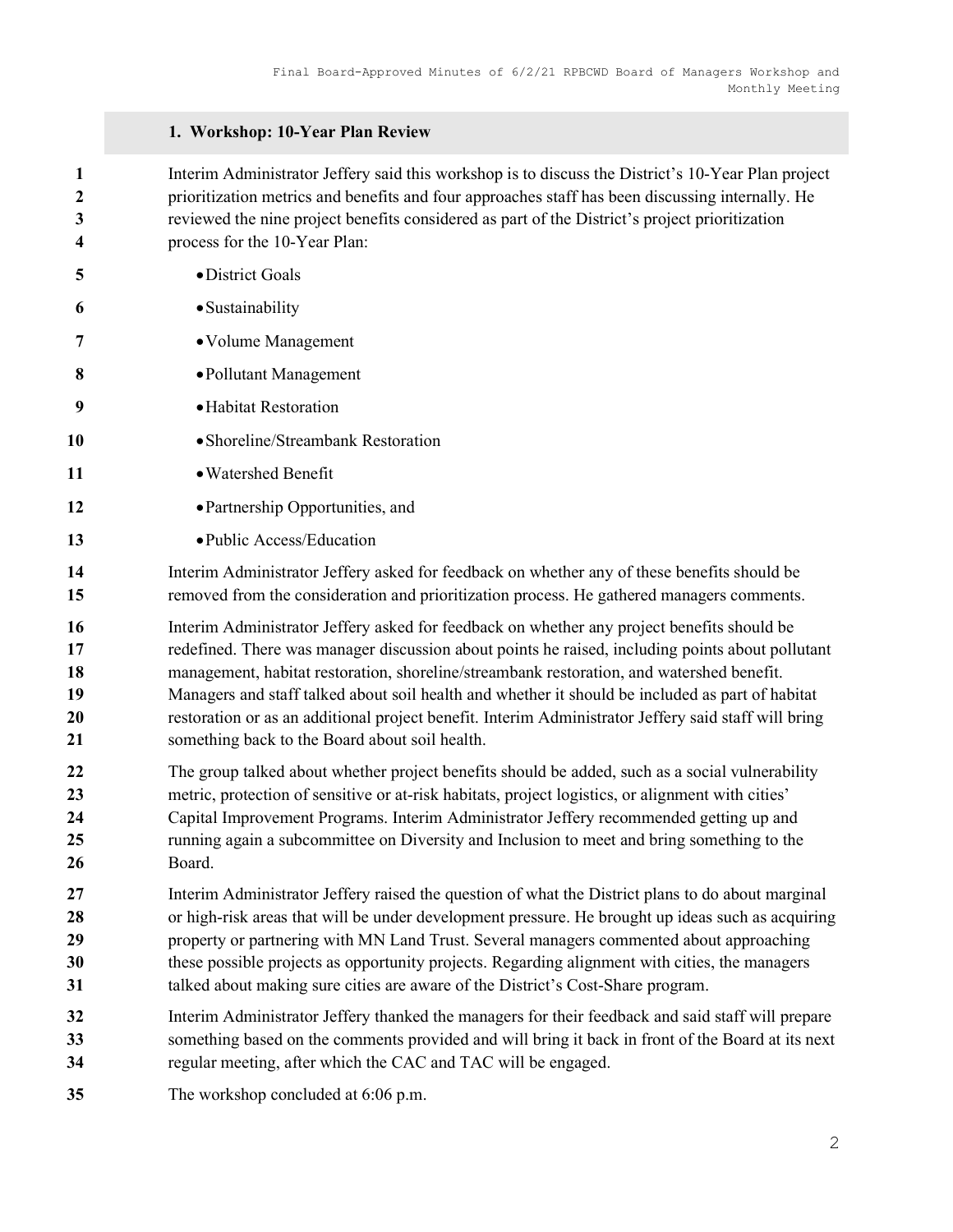# 

#### 2. Call to Order of the Regular Meeting of the RPBCWD Board of Managers

President Ward called to order the Wednesday, June 2, 2021, Board of Managers Regular Meeting at 7:01 p.m. The meeting was held remotely via meeting platform Zoom.

#### 3. Introduction of New Staff

Interim Administrator Jeffery introduced new District staff member Eleanor Mahon, Education and Outreach Coordinator. Ms. Mahon shared about her previous experience including her education in conservation biology and environmental education and her previous professional roles.

## 4. Approval of Agenda

Manager Koch requested removing Consent Agenda items 8d – Accept 2020 Audit and Authorize Staff to Distribute, and 8e – Approve Permit #2021-014 St. Hubert School Water Quality Improvement Project with staff Recommendations. He requested adding item 9f – Authorization of managers and staff to attend seminars put on by the Minnesota Department of Administration regarding the Minnesota Data Practices Act and the Open Meeting laws.

Manager Ziegler moved to approve the agenda as amended. Manager Pedersen seconded the motion. Upon a roll call vote, the motion carried 5-0 as follows:

| Manager  | Action |
|----------|--------|
| Crafton  | Aye    |
| Koch     | Aye    |
| Pedersen | Aye    |
| Ward     | Aye    |
| Ziegler  | Aye    |

## 5. Matters of General Public Interest

President Ward explained the procedures for speaking during the matters of general public interest and stated comments can also be submitted in writing to District Interim Administrator Jeffery.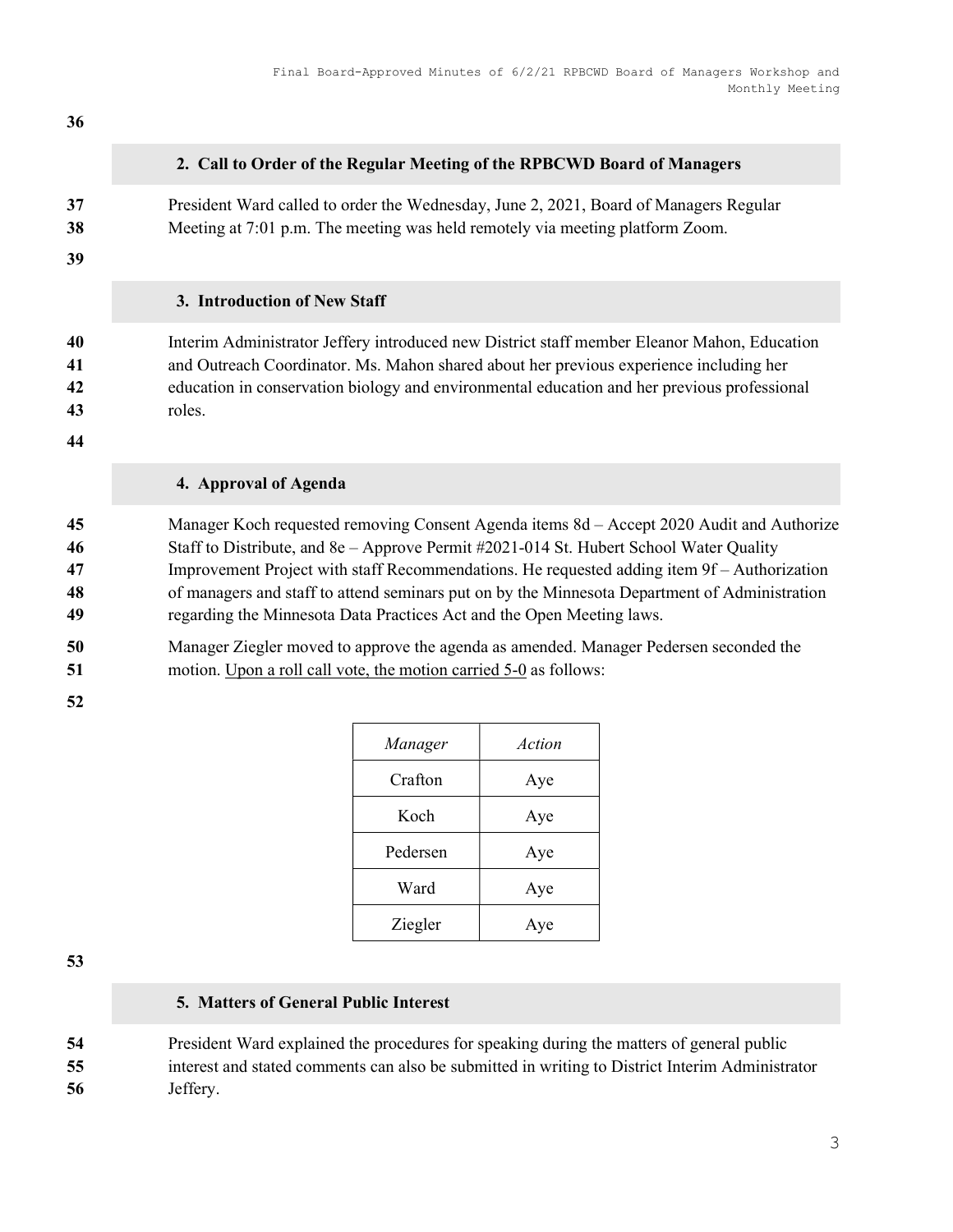Ms. Sue Bennetts of 9992 Indigo Drive, Eden Prairie, commented she has been a resident for 30 years and as a concerned citizen she wants to protect the Lower Riley Creek area from the negative environmental impacts of the Noble Hill project. She said the project will make it more difficult to restore the creek. Ms. Bennetts said more than two million dollars have been spent on Lower Riley Creek stabilization projects, which is alarming to her since the MPCA has issued a report showing the creek water quality has declined due to increasing phosphorous levels. She raised her concerns about long-term effects of the project on this area of Eden Prairie, effects including soil erosion, storm water runoff, the Noble Hill retaining walls, grading the project would require, and impacts from removing 455 mature trees. Ms. Bennetts said one of the City of Eden Prairie Council Members stated that the District, as an independent body, would make sure the Council did not make any mistakes on the Noble Hill project. Ms. Bennetts commented that without an EAW study, it isn't possible to understand the long-term effects of the project on this area. She said she is asking the District Board to delay the permit process for this project, so she has time to pursue an EAW appeal. She said she would like to work with the District to ensure the safety and protection of this area.

- Professor Calvin Alexander, professor emeritus at the University of Minnesota and resident at 4216 11<sup>th</sup> Avenue S., Minneapolis, shared PowerPoint slides on the topic of slope stability. He commented that a slope stability investigation of the Noble Hill Project was recommended in a Braun Intertec report. Professor Alexander read an excerpt of item C.1.e. of the report, addressing slope stability and recommending that "a slope stability analysis be performed to estimate the safety factor of the proposed slopes to evaluate that the safety factor is adequate." He commented that the soils on the north side of the Minnesota River are subject to collapse, and he shared images of slope failure in the Richard T. Anderson Preserve. Professor Alexander talked about the effects of cutting into the toe of a slope, the delicate equilibrium of the site and the significance of the presence of the springs at the site. He said he thinks slope stability needs to be investigated further before the project process proceeds. Professor Alexander said he is open to answering questions if they are submitted to him.
- 84 Mr. Justin Blum of 6155 Church Road, Shorewood, provided a summary of his professional 85 experience as a hydrologist and stated he was the Chair and Treasurer of the Hennepin County 86 Conservation District for four years. He said he has seen repeatedly that some developers submit plans, which after getting approved and projects getting constructed, they walk away with the 88 profits and the infrastructure that's turned over to the City or local government to maintain have problems. Mr. Blum said it has been his experience that those problems take a minimum of five years to get addressed. He requested the District Board delay approving the project permit so additional information can be gathered. Mr. Blum said the landscape of the proposed Noble Hill 92 project site is prone to problems.
- Mr. Ken Brown of 6840 Parkview Lane, Eden Prairie, said his experience with slope stability comes from working as a geologist with the U.S. Forest Service. He said he had wondered why Gonyea Homes decided not to build on this site, and he talked about his review of the geotechnical analysis conducted by Braun Intertec for Gonyea Homes and also submitted by Pulte. Mr. Brown said he thinks the risks and costs made the project prohibitive for Gonyea, and he listed the reasons he thinks this. He commented removing the toe of the slope would create a significant stability problem and added that a retaining wall is only as stable as what it is built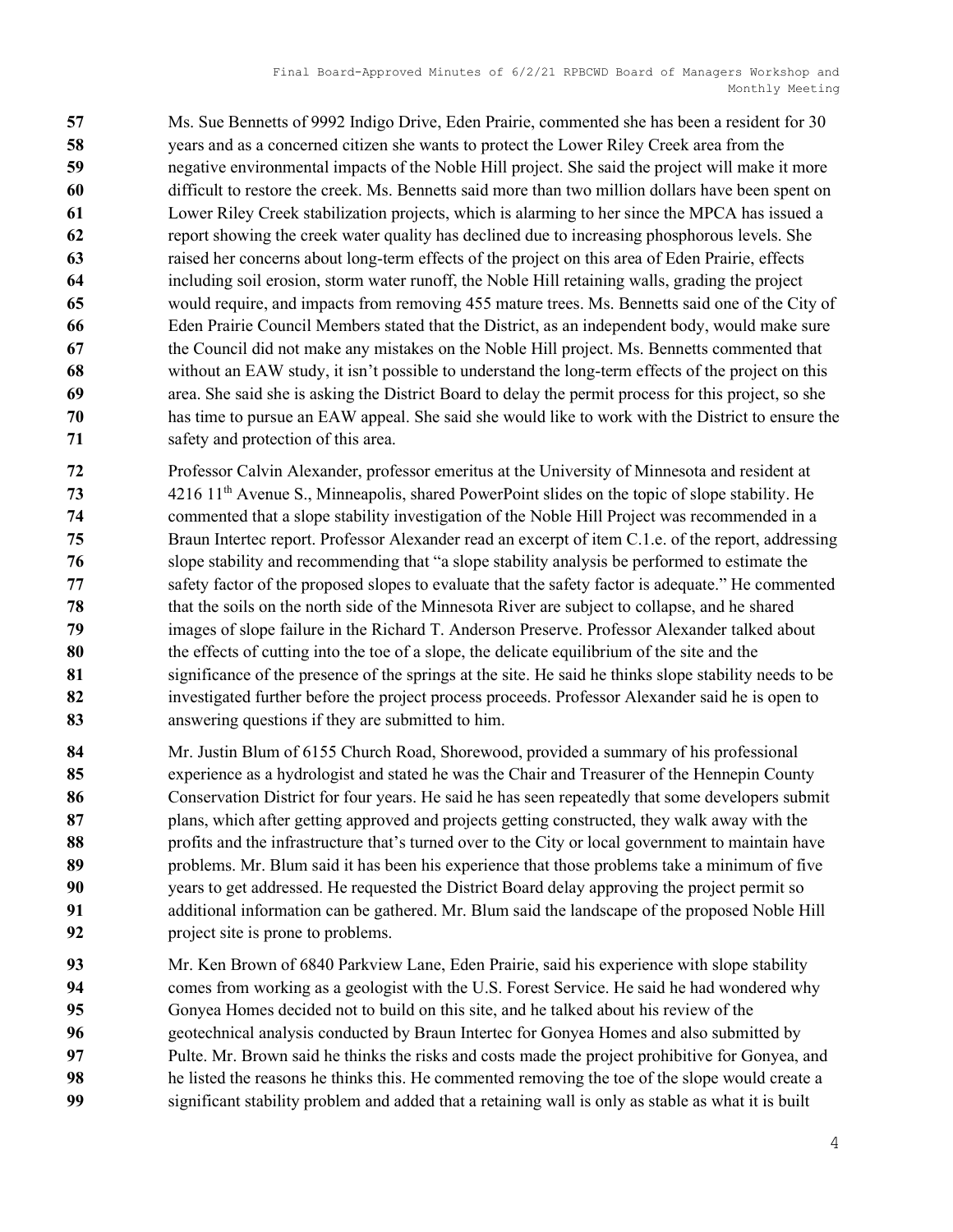upon. Mr. Brown said Braun Intertec recognized this, which is why Braun recommended a slope stability analysis, which didn't occur. He talked about the soils on the site and went into more detail about Braun Intertec's recommendations. Mr. Brown said Gonyea Homes pulled out of the project and shared his opinion on why Gonyea pulled out. He said Pulte provided the Gonyea report prepared by Braun to the Eden Prairie City Council, but even through Braun said their evaluation shouldn't be used for another project proposal, the City of Eden Prairie accepted it. Mr. Brown said retaining walls have a limited life, and Noble Hill project lacks data.

Ms. Briana Crusan of 2910 Thomas Avenue North, Minneapolis, commented her biggest concern 108 is that decisions about this project are being made based on a fourteen-year-old EAW. She noted the EAW was prepared for a roadway project, not a development. Ms. Crusan said she is concerned that the 2007 EAW is inadequate to address the impact of a new housing project. She **remarked the Riley Purgatory watershed is 22% covered by impervious surface, and stream** 112 quality impairment begins when the percentage of impervious surface area reaches 10%.Ms. Crusan commented that almost \$2,000,000 has been spent already to try to repair the damage that has been done. She encouraged the Board to delay the release of the permit to Pulte while she and others investigate what is going on and get a new EAW. Ms. Crusan said she and a group are going into a legal process to appeal the City Council's decision, and she requested the Board to delay the Board's decision while her group goes through the District court proceeding. She requested the Board invest in prevention as it is significantly less costly that investing in recovery.

120 Ms. Chesney Enquist of 4549 41<sup>st</sup> Avenue South, Minneapolis, said she is here to speak about her concerns on slope analysis and discussing the deforestation, which impacts the potential for erosion and landslide. She said when tree boughs are removed and soil microbes are disrupted, 123 there is an increased potential for erosion and landslide. Ms. Enquist said she found a 2-D model 124 that shows how this works, and she will send it to the Board. She said sheer intensile strength has not been considered as part of this proposal in terms of the slope analysis in terms of the vegetation and soil organisms in the hillside. Ms. Enquist said as part of her oath as a mechanical engineer she is speaking out about her understanding and knowledge to protect others, and the slope analysis needs to be done. She said she would try to figure out the hydrological approach that the Board would want to consider when taking on the liability of the City's decision to rezone and develop because there are many environmental factors and water quality factors in the EAW that the City Council is asking the watershed to burden in terms of information and purview 132 that may not be within the watershed's jurisdiction and focus regarding code and permitting. Ms. Enquist spoke in favor of the Board delaying the project permit approval so she and her group can go through the legal appeal process and protect everyone in terms of authority, accountability, 135 and accuracy.

Dr. Elaine Evans of 1171 Edmund Avenue, St. Paul, spoke about the rusty patched bumblebee, which is an endangered species and has been documented to be highly likely to be in the area of the proposed Noble Hill project due to the habitat. She said she is a researcher at the bee lab at the University of Minnesota and has worked studying this bee for a long time. Dr. Evans said the construction would most likely be lethal to bees present in the proposed project area, and this bee 141 is already at risk of extinction. She explained the rusty patched bumblebee has already 142 disappeared from 95% of the places it used to be found, and the area around the Twin Cities is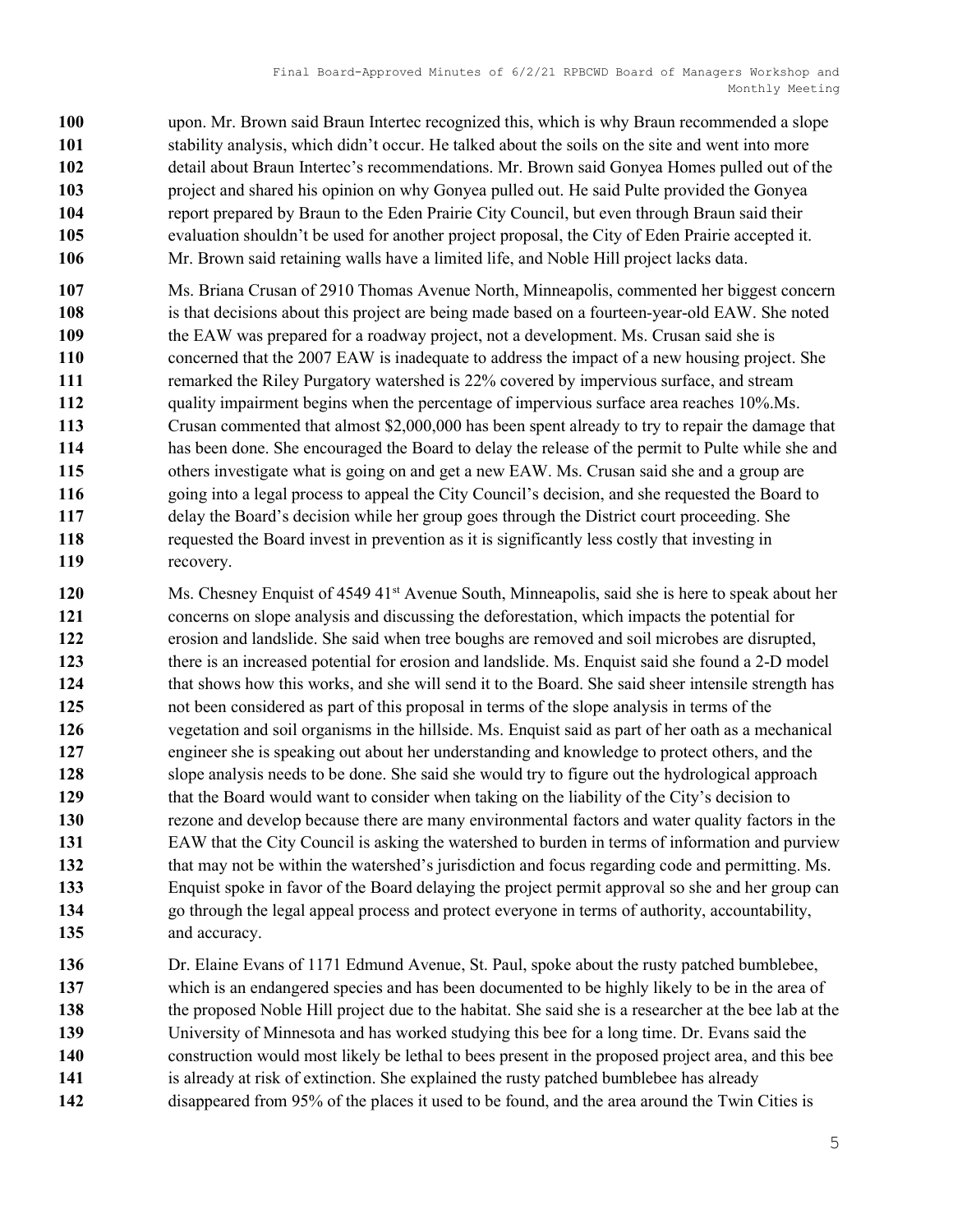one of the last havens for this species Dr. Evans asked the Board to consider the impact of the project on this endangered species that's in need of protection in this area. She said people can contact her directly with any questions.

- Ms. Miel Arredondo of 2214 Lincoln Street Northeast, Minneapolis, acknowledged that many of 148 the people on the meeting were on Dakota territory. She commented on Pulte's environmental record and her concern for past permit violations. She asked the Board to postpone issuing a permit and allow for due process for the EAW appeal. Ms. Arrendondo said in conversation with Dr. Waski from the University of Wisconsin, an expert in earth science, he asked if Pulte is using the latest adaptation strategies for the development or are they relying on stormwater and erosion management methods developed for the last century. She said the current erosion concerns for the proposed Noble Hill project are amplified by climate change and rainfall, evident in Eden Prairie with the 2014 Bur Ridge home landslide, gas leak, and neighborhood evacuation, induced by stormwater erosion. She provided details about that event, noting it occurred only four miles the proposed Noble Hills site. Ms. Arrendondo stated the event occurred because the climate change induced an above-average rainfall, one-month's-worth in one day, She said climate change plus slope failure is a viable concern at Noble Hill and in conjunction with Pulte Homes seeming inability to conduct due diligence and best management practices, she questions Pulte Homes' 161 track record and integrity in carrying out any permits. She asked the Board to postpone issuing a 162 permit until a slope stability analysis can be completed as recommended by experts. Ms. Arrendondo commented the Dakota Territory ancestral cemeteries are all within the region 164 around the Noble Hill site.
- Mr. Justin DeAngelo of 112366 Idle Circle in Chaska, Minnesota, commented one of the aspects 166 of denial for more study was a study Pulte conducted for rare plants in the area dated April 27. He 167 said April had 10 days below freezing, so there was not enough time for endangered plant species 168 to show up and be easily recognizable. Mr. DeAngelo commented that is another reason why the 169 Board should delay permits to allow more study.
- Ms. Madhura of Shakopee said Sue and Brianna covered the topics she was planning to raise in her comments.
- Ms. Rebecca Prochaska of Porchlight Lane, Eden Prairie, commented there is a line between 173 what is in the District's authority and what is not. She said it looks like a lot of the serious concerns around slope and cumulative effects may not be. Ms. Prochaska asked the Board to delay issuing the permit because there is a big misunderstanding as it relates to the City Council's understanding of the District's responsibilities and roles. She read excerpts from the City Council meeting minutes regarding the point that the District is an independent body that will review the 178 project. Ms. Prochaska asked the Board to postpone its action on the permit until the EAW appeal and to conduct a slope stability analysis to determine risk. She said she is hearing slope stability is 180 a unanimous concern, and she thinks it would be prudent for the Board to check budget and see if 181 it would make sense to work with citizens groups or experts to conduct a slope stability analysis would make sense.
- Mr. David Klopp of 3715 Cedar Lake Road South, Minneapolis, and the Cedar Lake Park Association, commented the Cedar Lake Trail was the first greenway trail in America. He said it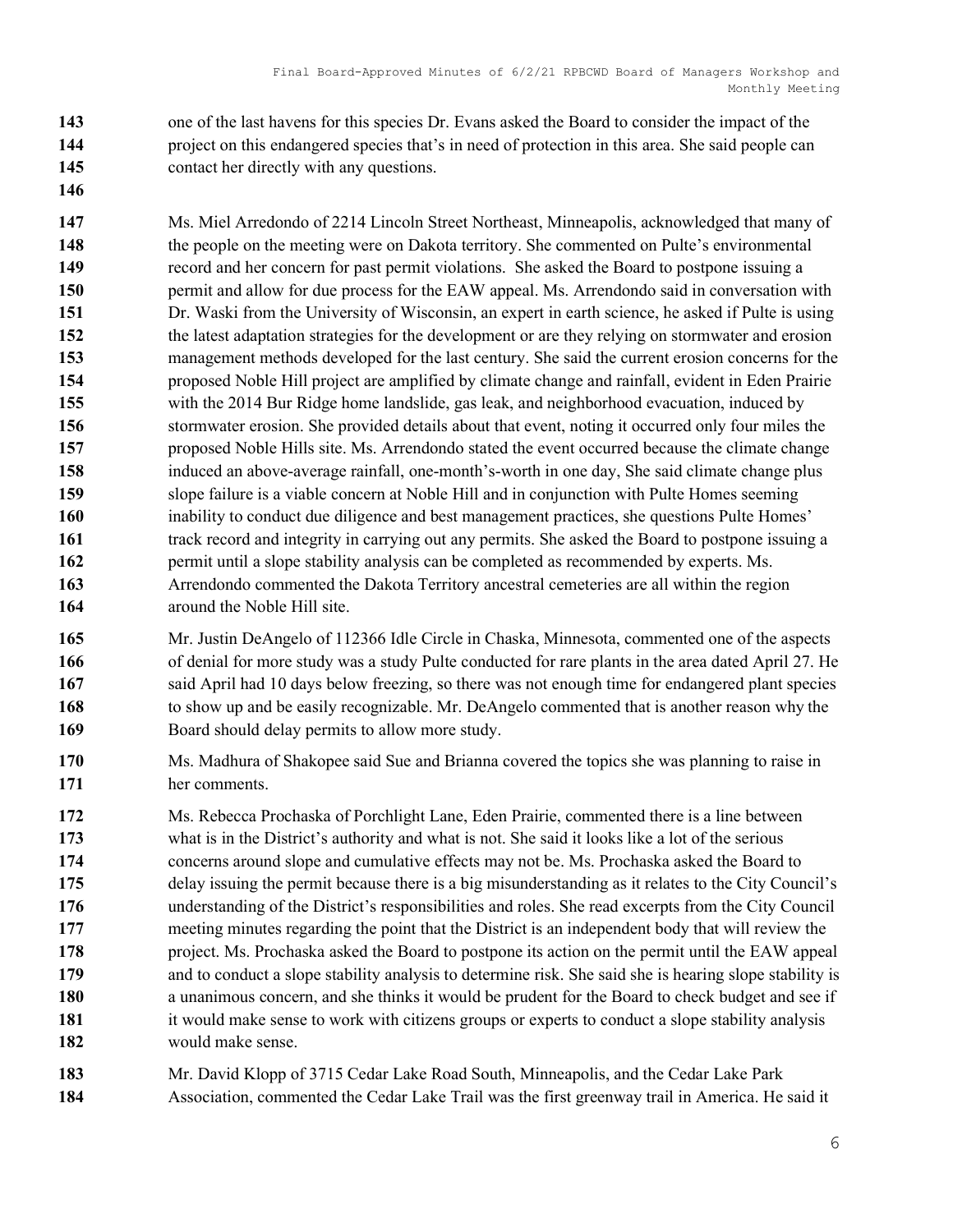185 runs into the Minnesota Bluffs Trail, which collapsed under a landslide and was closed for years. He said he lives by the Great Medicine Spring in Wirth Park. Mr. Klopp said the spring is contaminated with arsenic and high levels of bacteria and good water quality is not attainable. He 188 said across the river from the RPBCWD is Eagle Creek, which is the last trout stream on the Minnesota River. Mr. Klopp said the watershed managers between Savage and Shakopee new the value of that water and that trout creek. He said Boiling Springs was a unique geological asset to the community. Mr. Klopp said the city is going to grow, and it needs areas like this. He asked everyone to think about how many areas are like this where one can go fill up a jug of great 193 tasting spring water without paying a nickel. Mr. Klopp said he is a citizen activist and has a history of going to the legislature, doing bonding bills, and has had successes like with Eagle Creek. He commented on working with the managers of the watershed between Savage and Shakopee, and funding including a grant. Mr. Klopp talked about the idea of Pulte putting fewer homes in the development proposal and leaving a greater amount of undeveloped area around the spring.

Ms. Susu Jeffery, founder of Friends of Cold Water, said Cold Water was one of the last accessible springs in Hennepin County. She said the spring is no longer accessible. She described 201 the status of other area springs, noting the Frederick Miller Spring is the last of the free good 202 water access. Ms. Jeffery displayed a map from DNR landslide inventory indicating landslides 203 along the Minnesota River slippery ridge area. She commented Pulte Homes will not guarantee the retaining wall, and it will be the responsibility of the homeowners to sustain the wall. Ms. Jeffery said she thinks if the wall were a good wall, Pulte Homes would guarantee it. She said the fact that Pulte Homes isn't going to guarantee the retaining wall is a big no-no for her. She asked 207 the Board to consider her points.

208 Mr. Jeff Abrahamson stated he represents the Standahl family who owns the property being discussed. He said he resides at 631 Arcade Street, St. Paul, Minnesota. He said the Standahl family respects the Board and its decisions and all the individuals here to speak tonight. Mr. Abrahamson said the point Ms. Prochaska raised about the Board's jurisdiction and purview is 212 correct, and many of the comments shared tonight are not within the Board's jurisdiction or purview. He asked the Board to rule within its jurisdiction and purview. Mr. Abrahamson said the Standahl family has owned the property since 1977 and have been good stewards of the property including the area that abuts the Riley Creek spring. He said the family has worked diligently with Pulte Homes to put property protections in place while allowing the development to go 217 forward. Mr. Abrahamson said for the last 20 years, the Standahl family has looked at this property as retirement for the family. He provided details about the previously considered development project by Gonyea Homes, explaining the company didn't pull out because of 220 concerns about landslides. He said Gonyea Homes pulled out because of everything going on 221 regarding the pandemic. Mr. Abrahamson said the Standahls have been delayed well over a year from achieving their retirement. He said everyone commenting this evening has asked the Board 223 for a delay, and these requests were raised in front of the Eden Prairie City Council on May 4. Mr. Abrahamson said he understands people may not like the Council's ruling, but the watershed 225 is not the place to relitigate those issues. He said the Board delaying its obligation to allow people 226 to seek legal recourse isn't the Board's jurisdiction or venue. Mr. Abrahamson stated his clients 227 asked him to be here tonight to ask the Board to rule on the rules, regulations, and requirements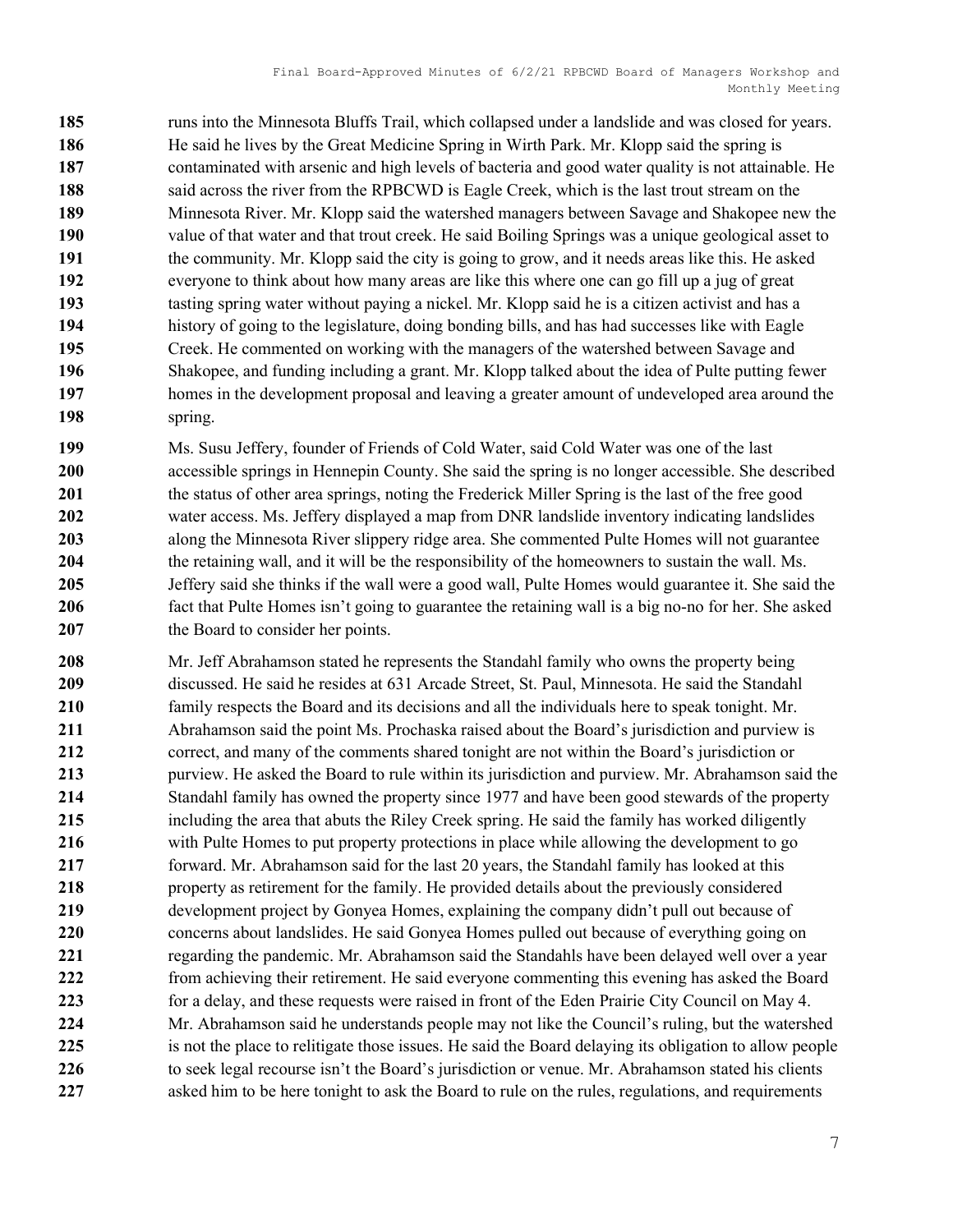- 228 that the Board rules on. He said there are legal ramifications if the project is delayed another 30 229 days, because it could cause his clients and Pulte Homes to miss their closing. He asked the 230 Board to follow through within its jurisdiction and purview to go ahead and ultimately do the 231 work the Board is asked to do.
- 232 Ms. Prochaska responded to Mr. Abrahamson and commented the reason she is here is because 233 the City Council did not address these serious concerns and said it was under the watershed's 234 purview to look at these things, which he just said it isn't. She said this is a problem, and an EAW 235 is needed to sort it out. Ms. Prochaska said the project can't be pushed through when there is 236 confusion over the impacts and who has responsibility.
- 237 President Ward reiterated that additional comments can be submitted to the District in writing to 238 Interim Administrator Jeffery.

#### 6. Reading and Approval of Meeting Minutes

- 239 a. May 5, 2021, RPBCWD Board of Managers Regular Meeting, Including Continuance 240 Manager Pedersen noted the word "it" should be removed from line 31, on line 56 revise 241 the word comments to comment, on line 64 remove the word "the" before the word 242 "checklists", and on line 353 add the missing 0 to \$5,000. Manager Crafton said the 243 words "stated the" should be deleted on line 255, and the words "of way" should be added 244 on line 263, so the phrase reads "right of way." President Ward noted on line 109 of the 245 meeting continuation, the words "by Manager Koch" should be added, so the sentence 246 reads, "...comments provided by Manager Koch in previous Board meetings..."
- 247 Manager Ziegler moved to approve the minutes of the May  $5<sup>th</sup>$  Board of Managers 248 Regular Meeting and meeting continuance. Manager Pedersen seconded the motion.
- 249 Upon a roll call vote, the motion carried 5-0 as follows:
- 250

| Manager  | Action |
|----------|--------|
| Crafton  | Aye    |
| Koch     | Aye    |
| Pedersen | Aye    |
| Ward     | Aye    |
| Ziegler  | Aye    |

251

7. CAC

252 Ms. Kim Behrens stated the CAC report includes two items regarding the Noble Hill project. She 253 said four of the individuals here tonight presented at the CAC meeting. Ms. Behrens reported the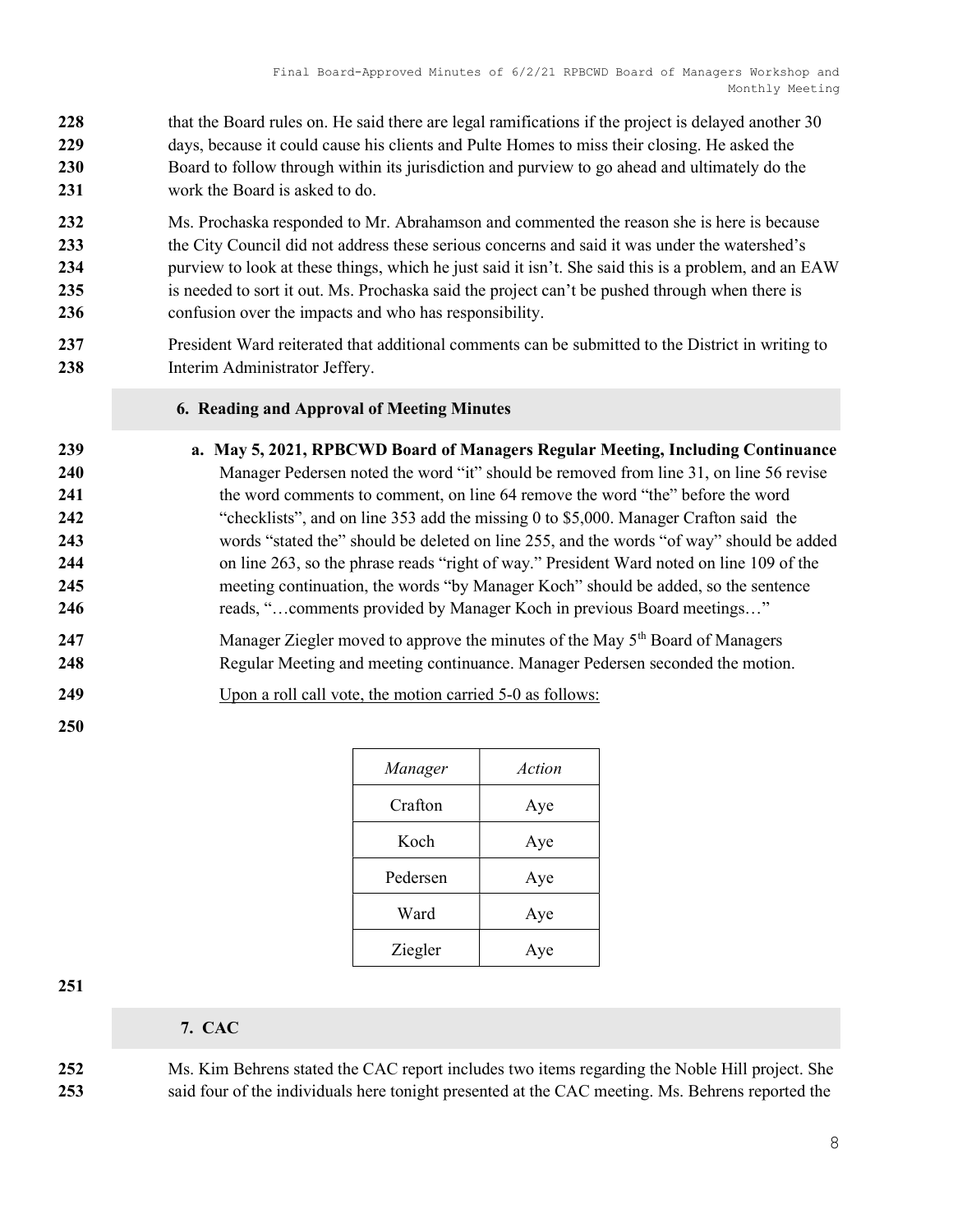| 254 | CAC passed a motion to recommend the Board delay its decision on the Noble Hill project permit     |
|-----|----------------------------------------------------------------------------------------------------|
| 255 | as statutorily allowed to give citizens petition time to go through the appeal process through the |
| 256 | District Court. She reported the CAC passed a second motion to ask the Board to direct District    |
| 257 | staff to compile spring and seep data for the lower reaches of Riley, Purgatory and Bluff Creek to |
| 258 | input into the Minnesota DNR's spring inventory. She reported on other items discussed at the      |
| 259 | meeting, including the District's 10-Year Plan. Ms. Behrens said a survey of CAC members is        |
| 260 | being conducted to find out interests of the group. She said at least two CAC members are          |
| 261 | interested in participating in the District's strategic planning process.                          |
|     |                                                                                                    |

- 262 President Ward said he will attend the CAC's June meeting as the Board representative.
- 263

## 8. Consent Agenda

264 President Ward reported the May Construction Report isn't yet available, so isn't part of today's 265 Consent Agenda. Manager Ziegler moved to approve items A - Accept May Staff Report, and B-266 Accept May Engineer's Report, on the Consent Agenda. Manager Pedersen seconded the motion.

267 Upon a roll call vote, the motion carried 5-0 as follows:

268

| Manager  | Action |
|----------|--------|
| Crafton  | Aye    |
| Koch     | Aye    |
| Pedersen | Aye    |
| Ward     | Aye    |
| Ziegler  | Aye    |

269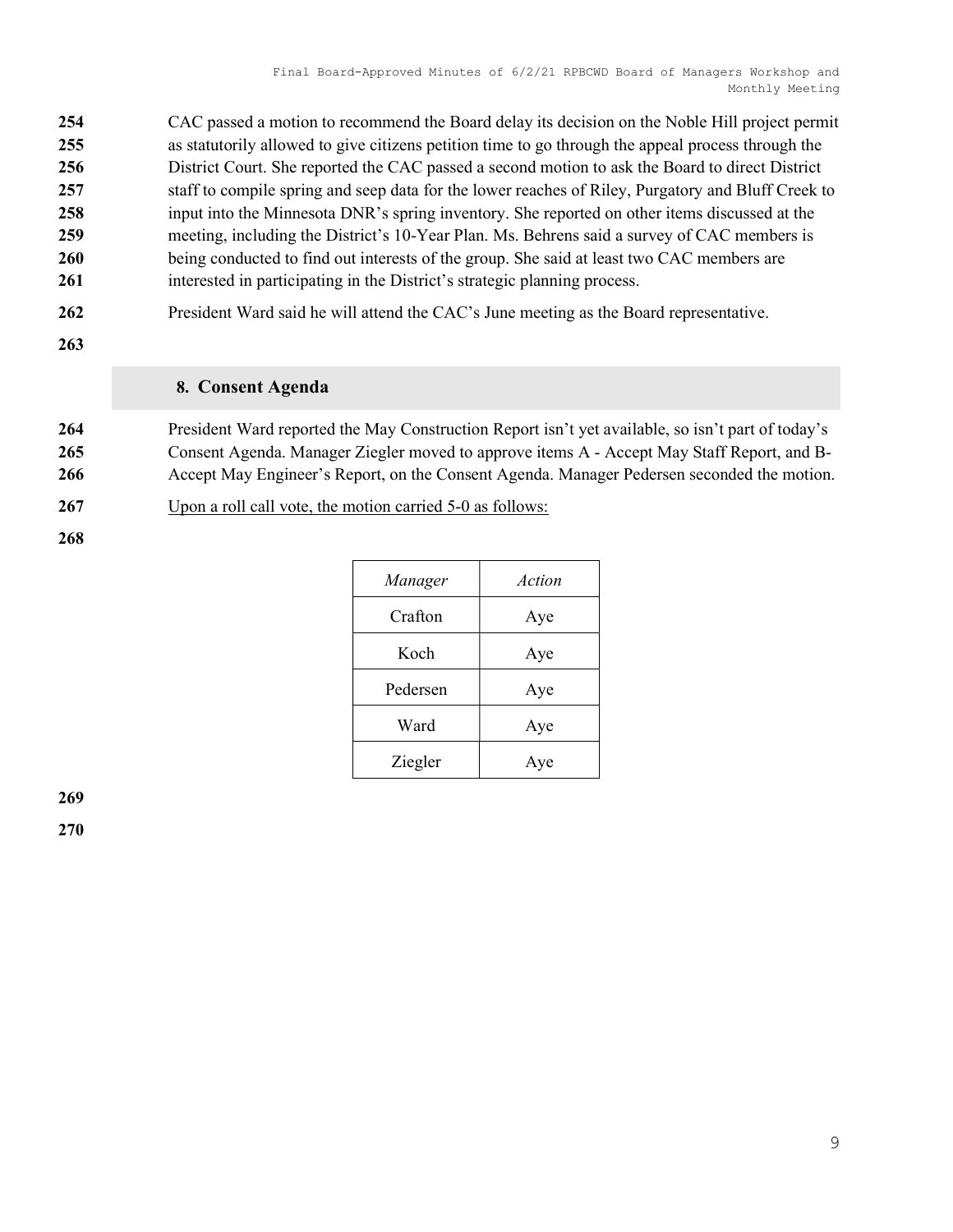## 9. Action Items

| 271                                                                |    | a. Items Pulled from Consent Agenda                                                                                                                                                                                                                                                                                                                                                                                                                                                                                                                                                                                                                                                                                                                                         |
|--------------------------------------------------------------------|----|-----------------------------------------------------------------------------------------------------------------------------------------------------------------------------------------------------------------------------------------------------------------------------------------------------------------------------------------------------------------------------------------------------------------------------------------------------------------------------------------------------------------------------------------------------------------------------------------------------------------------------------------------------------------------------------------------------------------------------------------------------------------------------|
| 272<br>273<br>274<br>275<br>276<br>277<br>278<br>279<br>280<br>281 | i. | Accept 2020 Audit Report and authorize staff to distribute<br>Manager Koch stated he presented the auditors with several pages of issues, to<br>which he received an acceptable response to half of the issues he raised. He said<br>several important issues remain to be addressed, and he listed the issues.<br>Manager Koch moved to lay this item over to a follow up meeting before the<br>District must submit it and ask the auditors to respond to his questions.<br>President Ward, Interim Administrator Jeffery, and Attorney Smith confirmed<br>the District needs to submit the audit by June 30. President Ward seconded the<br>motion.                                                                                                                      |
| 282<br>283<br>284<br>285<br>286<br>287<br>288<br>289<br>290<br>291 |    | Manager Pedersen asked Treasurer Crafton about her opinion of the audit<br>report. Manager Crafton said she had some of the same concerns Manager Koch<br>raised. She said she doesn't think the issues are significant and the audit could<br>be submitted as is, but it would be worth the time to clarify some of the<br>questions Manager Koch has raised. Manager Ziegler made the friendly<br>amendment that the Board direct Administrator Jeffery to set up the meeting.<br>Manager Koch and President Ward accepted the friendly amendment. President<br>Ward made the friendly amendment that Manager Crafton and Manager Koch<br>interact with the auditor to get the Board's questions answered. Managers Koch<br>and Ziegler agreed to the friendly amendment. |
| 292<br>293                                                         |    | Upon a roll call vote, the motion carried 5-0 as follows:                                                                                                                                                                                                                                                                                                                                                                                                                                                                                                                                                                                                                                                                                                                   |

| Manager  | Action |
|----------|--------|
| Crafton  | Aye    |
| Koch     | Aye    |
| Pedersen | Aye    |
| Ward     | Aye    |
| Ziegler  | Aye    |

294

295

# 296 ii. Approve permit #2021-014 St Hubert School Water Quality 297 Improvement Project with staff recommendations

298 Manager Koch asked for more details about the project, and Interim 299 Administrator Jeffery provided them. Manager Koch moved to approve permit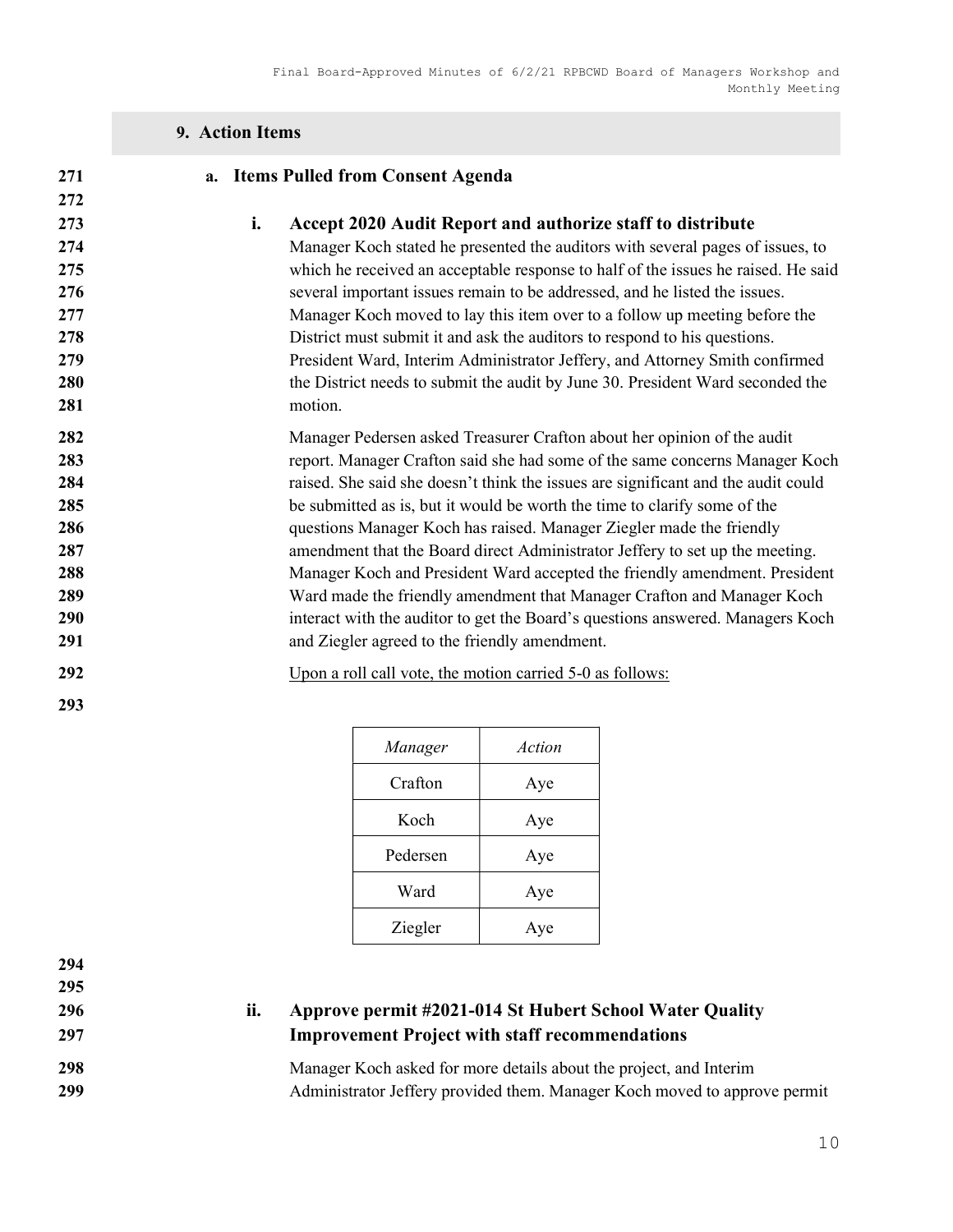300 #2021-014 to adopt the resolution based on the staff recommendations in the 301 staff report in the Board packet. Manager Ziegler seconded the motion.

302 Upon a roll call vote, the motion carried 5-0 as follows:

303

| Manager  | Action |
|----------|--------|
| Crafton  | Aye    |
| Koch     | Aye    |
| Pedersen | Aye    |
| Ward     | Aye    |
| Ziegler  | Aye    |

304

#### 305 b. Accept April Treasurer's Report

Manager Crafton stated the report has been reviewed in accordance with internal controls and procedures. She moved to accept the Treasurer's Report. Manager Ziegler seconded the motion. Manager Koch asked for more details about the payment to Freshwater Scientific and the payment to Houston Engineering. Treasurer Crafton and Mr. Maxwell provided more information about the invoice from Freshwater Scientific. Manager Koch said his understanding is the District doesn't have anything budgeted for the database work for this year. Manager Koch asked if the Board should look to move money out of its reserve to cover the permit, the grant database, and excess professional services cost. Interim Administrator Jeffery said a discussion about the best path forward can be part of the Board's agenda for its July meeting.

316 Upon a roll call vote, the motion carried 5-0 as follows:

| Manager  | Action |
|----------|--------|
| Crafton  | Aye    |
| Koch     | Aye    |
| Pedersen | Aye    |
| Ward     | Aye    |
| Ziegler  | Aye    |

318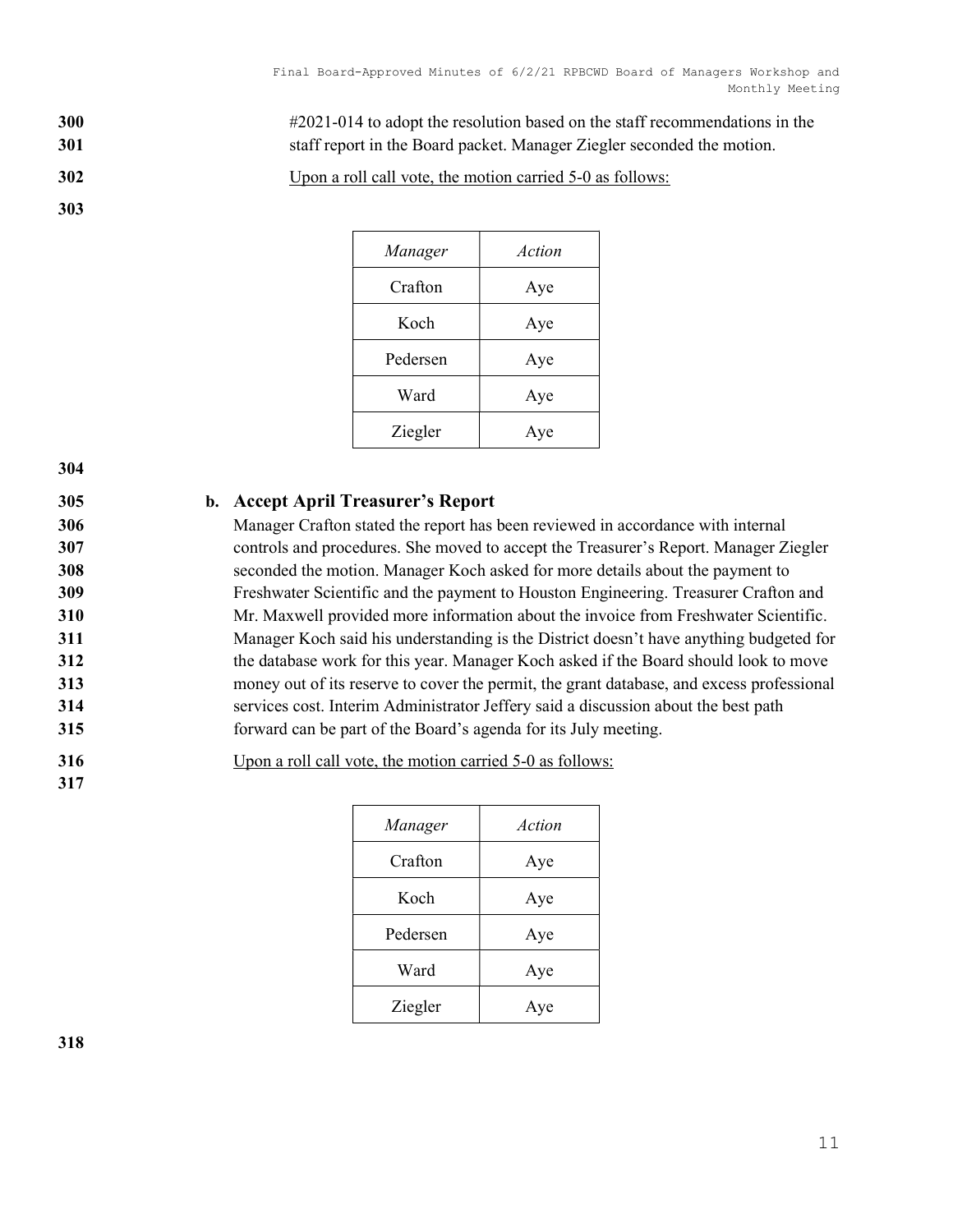#### 319 c. Approve Paying of Bills

320 Manager Crafton moved to pay the bills. Manager Pedersen seconded the motion. Upon 321 **a** roll call vote, the motion carried 5-0 as follows:

| Manager  | Action |
|----------|--------|
| Crafton  | Aye    |
| Koch     | Aye    |
| Pedersen | Aye    |
| Ward     | Aye    |
| Ziegler  | Aye    |

#### 323

322

#### 324 d. Authorize Advertisement for Bids for Pioneer Wetland Restoration Project

Interim Administrator Jeffery reminded the Board the District has a BWSR grant for 326 this work. He displayed proposed plans for the project, showing the grading and utility plans and the restoration plan. He reported the engineer's opinion of probable construction cost based on the final design configuration is \$468,000, noting it's a 329 \$100,000 reduction in price compared to the engineer's opinion of probable cost at the feasibility stage. Interim Administrator Jeffery stated the annual total phosphorous **removal based on final design is 4.2 pounds per year, the final design annual cost per** 332 pound of total phosphorous removed is \$3,710 per year. He reviewed the anticipated project schedule.

## 334 Interim Administrator Jeffery asked the Board to authorize staff to solicit bids. There 335 was discussion about the restoration plan. Manager Ziegler moved to authorize staff to 336 go out for bids for the Pioneer Wetland Restoration Project. Manager Pedersen 337 seconded the motion. Upon a roll call vote, the motion carried 5-0 as follows:

| Manager  | Action |
|----------|--------|
| Crafton  | Aye    |
| Koch     | Aye    |
| Pedersen | Aye    |
| Ward     | Aye    |
| Ziegler  | Ave    |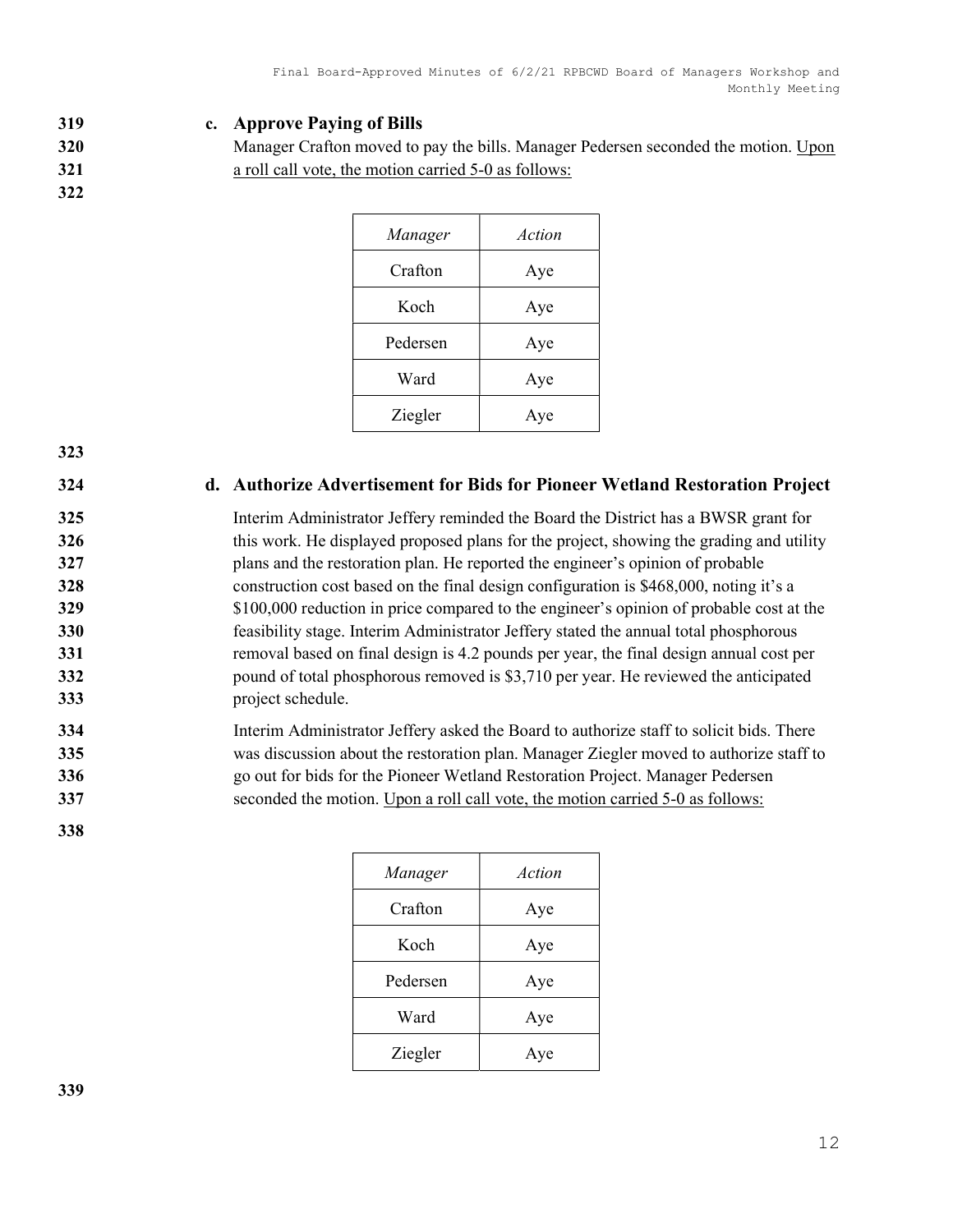| 340 | e. Approve Permit 2021-012 Nobel Hill with Staff Recommendations                           |
|-----|--------------------------------------------------------------------------------------------|
| 341 | Engineer Sobiech displayed slides and indicated on a map where the proposed project is     |
| 342 | located. He described the current site and the proposed project, noting the proposed       |
| 343 | project is on the east side of Riley Creek and the Fredrick Miller spring is on the west   |
| 344 | side of the creek. He went through the permit review summary and explained the             |
| 345 | engineer's two permit-specific conditions and stipulations, including the applicant needs  |
| 346 | to enter into a maintenance declaration and have it recorded on the property.              |
| 347 | Engineer Sobiech summarized the Engineer's recommendation, which is approval of the        |
| 348 | permit contingent upon:                                                                    |
| 349 | Continued compliance with General Requirements                                             |
| 350 | Financial Assurance in the amount of \$150,030                                             |
| 351 | Applicant provides documentation demonstrating the necessary land-use rights               |
| 352 | have been obtained for the proposed activities within the right of way                     |
| 353 | Applicant provides name and contact information of the general contractor                  |
| 354 | responsible for erosion and sediment control at the site                                   |
| 355 | Additional soil investigation will be needed to verify adequate separation to              |
| 356 | groundwater                                                                                |
| 357 | Receipt in recordation of a maintenance declaration for the stormwater                     |
| 358 | management facilities and buffers. Drafts of any and all documents to be                   |
| 359 | recorded must be approved by the District prior to recordation.                            |
| 360 | Manager Ziegler asked Engineer Sobiech if given the questions raised today about the       |
| 361 | project, if he would change any recommendations. Engineer Sobiech responded that           |
| 362 | when looking at the permit with respect to the regulatory program and the criteria, the    |
| 363 | project is consistent and compliant with the criteria the way they are established in the  |
| 364 | regulatory program today.                                                                  |
| 365 | Engineer Sobiech responded to questions. Manager Koch described his concerns about         |
| 366 | the slope and said he would like legal to weigh in on the extent of the District's rules   |
| 367 | and requirements. Manager Koch commented he doesn't have enough data to make a             |
| 368 | decision. President Ward asked if an EAW has been ordered. Interim Administrator           |
| 369 | Jeffery said the City of Eden Prairie decided there is enough data that it's not necessary |
| 370 | to move forward with an EAW.                                                               |
| 371 | Managers commented about the steep slope on the proposed project site and their            |
| 372 | concerns about slope failure and the lack of a slope stability analysis. Manager Pedersen  |
| 373 | said she doesn't think the Board has enough information at this point to move forward.     |
| 374 | President Ward concurred and stated he is concerned about the high-risk erosion area so    |
| 375 | close to the stream. He said he would like to see a slope stability analysis. Manager      |
| 376 | Crafton talked about information Dr. Alexander, who commented tonight, presented at        |
| 377 | the District's CAC meeting, including he recently walked the proposed project site and     |
| 378 | found 12 springs that had not been previously identified to submit to the DNR spring       |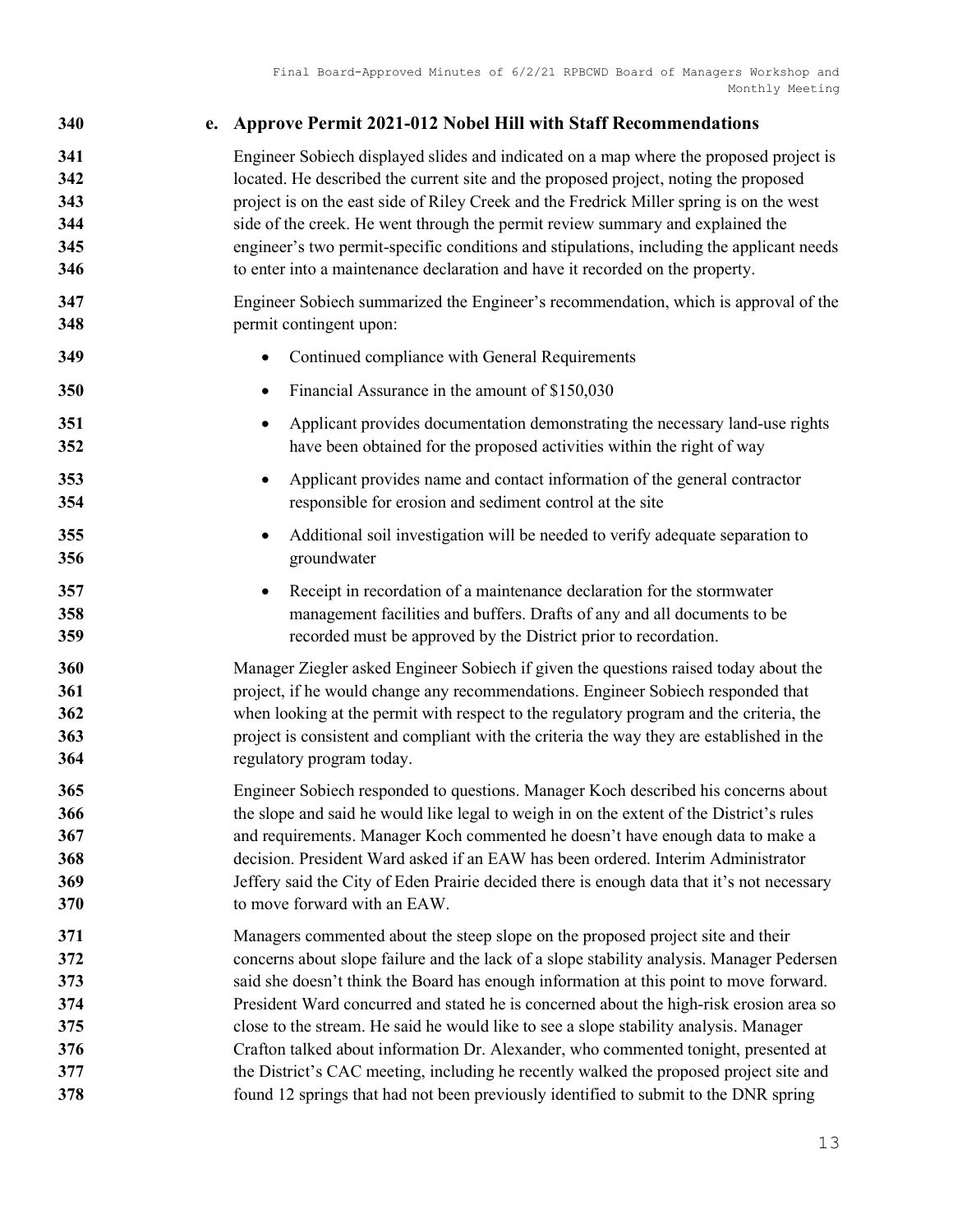- 379 inventory. She said there isn't enough information about what's below the surface, and 380 she's concerned about what the removal of trees will do to the soil stability. Manager Crafton said the Board should delay its decision on the permit for 60 days to allow the 382 citizen petition to go to District Court and get a ruling given the Board doesn't have adequate information. Manager Pedersen agreed.
- Manager Ziegler said the presentation to the city indicated which trees were being saved and which trees were being removed, which would be useful information for the Board to have.
- Manager Koch remarked the citizens' petition isn't this Board's bailiwick, and instead 388 the District needs adequate information to determine application of the District's rules. He said he doesn't want that hillside filling up Riley Creek. Manager Koch said the Board needs additional data and then advice of its legal counsel regarding application of the District's rules. He said he supports extending the District's review of the permit application based on his comments.
- Manager Koch moved to formerly approve an extension of 30 days direct staff to gather the information mentioned and re-evaluate and get the advice from counsel. Manager Crafton seconded the motion and made the friendly amendment to extend for 60 days. Manager Koch accepted the friendly amendment.
- Mr. Heuer of Pulte Homes stated he will address misstatements he has heard presented this evening. He said the previous applicant, Gonyea Homes, didn't withdraw due to their fear of the site's slopes but due to the pandemic. Mr. Heuer stated the geotechnical **report for Gonyea Homes proposed project was created for Gonyea Homes' plan, which** had steeper slopes than Pulte's plan. He said it is clear from comments tonight that this wasn't known. Mr. Heuer said Gonyea Home's plan included slopes at a 2:1 gradient, and Pulte Home's plan includes slopes no steeper than 3:1, which is a huge difference and leaves no geotechnical questions.
- Mr. Heuer said an EAW hasn't been done for this project, but Pulte Homes completed **pretty much every study in an EAW for this property. Mr. Heuer said the LGU, the City** of Eden Prairie, determined an EIS is not required, and the Environmental Quality Board didn't determine an EAW is warranted but determined administratively that the petition met the legal precedence to forward it on to the City for its decision, and the EQB expressed no support of requiring an EAW. Mr. Heuer expressed his frustration with comments made against the integrity of Pulte Homes and said context is important, understanding the size of Pulte Homes as a company. He commented on his long career marked by working with integrity and honesty and expressed his displeasure in the comments and innuendos earlier in the meeting suggesting that he and Pulte Homes are dishonest and have been dishonest in this development process.
- Mr. Heuer addressed the comment about the rare plant study, adding that the commentor didn't say that the ecologist went to a known colony of rare plants in another known area, and the plants were at a stage of growth that they were identifiable. Mr. Heuer said Pulte Homes builds retaining walls through a contractor, who gives a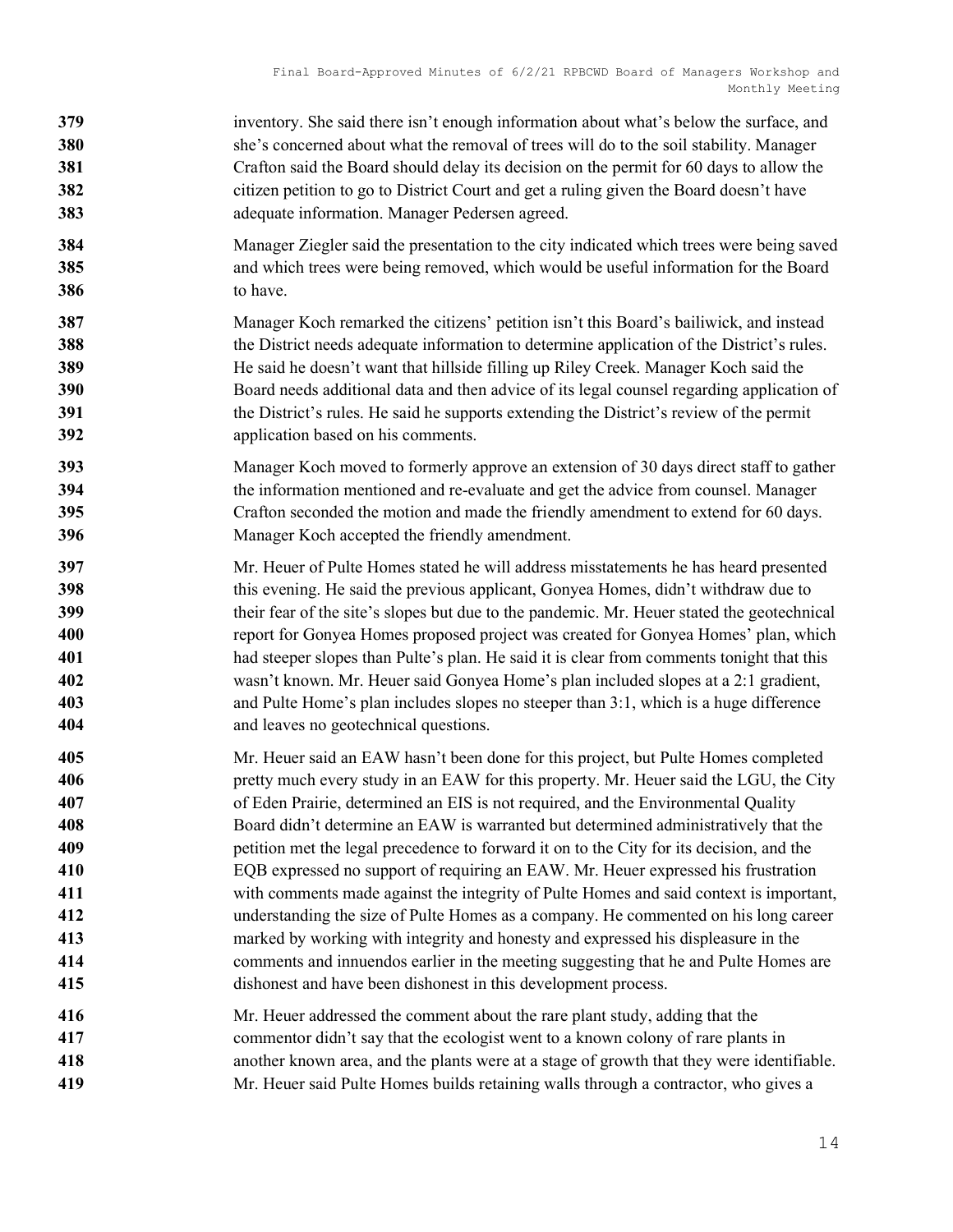| 420<br>421                                    | warranty for the construction of the wall, and their maintenance is the responsibility of<br>the homeowners' associations in perpetuity, and this is standard procedure.                                                                                                                                                                                                                                                                                                                                                                                                     |
|-----------------------------------------------|------------------------------------------------------------------------------------------------------------------------------------------------------------------------------------------------------------------------------------------------------------------------------------------------------------------------------------------------------------------------------------------------------------------------------------------------------------------------------------------------------------------------------------------------------------------------------|
| 422<br>423<br>424<br>425<br>426<br>427<br>428 | Mr. Heuer listed the ways Pulte Homes worked with the City and Watershed District to<br>make this a better application than the one from Gonyea Homes, and he said the project<br>complies with all the City and Watershed District rules. He stated the Board delayed<br>action on this item by one month already and delaying 60-days could cause damage to<br>the Standahls and Pulte Homes because of the effects of the delay on the contract and<br>schedule. Mr. Heuer requested the Board not delay longer than necessary because<br>damages start accruing quickly. |
| 429<br>430                                    | Mr. Abrahamson said the Board has a duty and rules, and his clients, the Standahls, has<br>worked diligently with Pulte Homes. He said the comments provided to the Board                                                                                                                                                                                                                                                                                                                                                                                                    |
| 431                                           | tonight were presented to the City of Eden Prairie along with 1,600 pages of                                                                                                                                                                                                                                                                                                                                                                                                                                                                                                 |
| 432                                           | documentation about the proposed project. However, he said, it worries him that the                                                                                                                                                                                                                                                                                                                                                                                                                                                                                          |
| 433                                           | Board seems to be taking the comments of the public, who may not have professional                                                                                                                                                                                                                                                                                                                                                                                                                                                                                           |
| 434<br>435                                    | technical backgrounds, over the recommendation of the District's own technical staff.                                                                                                                                                                                                                                                                                                                                                                                                                                                                                        |
| 436                                           | He said if the Board needed more information, why did the Board not request it 30 days<br>ago. Mr. Abrahamson said delaying this permit by even 30 days harms his clients, and                                                                                                                                                                                                                                                                                                                                                                                               |
| 437                                           | his clients are residents of Eden Prairie and this property since 1977. He said citizens                                                                                                                                                                                                                                                                                                                                                                                                                                                                                     |
| 438                                           | can pursue legal recourse through the District court, and the comments shared tonight                                                                                                                                                                                                                                                                                                                                                                                                                                                                                        |
| 439                                           | informed the group that citizens are pursing legal recourse. Mr. Abrahamson said it is                                                                                                                                                                                                                                                                                                                                                                                                                                                                                       |
| 440                                           | not the Board's purview to say the Board is going to delay action to allow citizens time                                                                                                                                                                                                                                                                                                                                                                                                                                                                                     |
| 441                                           | to seek recourse. He said if the Board needed more information, the Board should have                                                                                                                                                                                                                                                                                                                                                                                                                                                                                        |
| 442                                           | notified Pulte Homes 30 days ago with the request because the discussion tonight could                                                                                                                                                                                                                                                                                                                                                                                                                                                                                       |
| 443                                           | have addressed any issues. Mr. Abrahamson said a delay of 60 days could effectively                                                                                                                                                                                                                                                                                                                                                                                                                                                                                          |
| 444                                           | terminate Pulte's ability to move forward this year with any project whatsoever in this                                                                                                                                                                                                                                                                                                                                                                                                                                                                                      |
| 445                                           | building season.                                                                                                                                                                                                                                                                                                                                                                                                                                                                                                                                                             |
| 446                                           | Attorney Smith reiterated that the Board's request for an extension of 60-days for the                                                                                                                                                                                                                                                                                                                                                                                                                                                                                       |
| 447                                           | permit application is for further review of the application based on Minnesota Statutes                                                                                                                                                                                                                                                                                                                                                                                                                                                                                      |

- 1599.
- Upon a roll call vote, the motion carried 4-1 as follows:
- 

| Manager  | Action |
|----------|--------|
| Crafton  | Aye    |
| Koch     | Aye    |
| Pedersen | Aye    |
| Ward     | Aye    |
| Ziegler  | No     |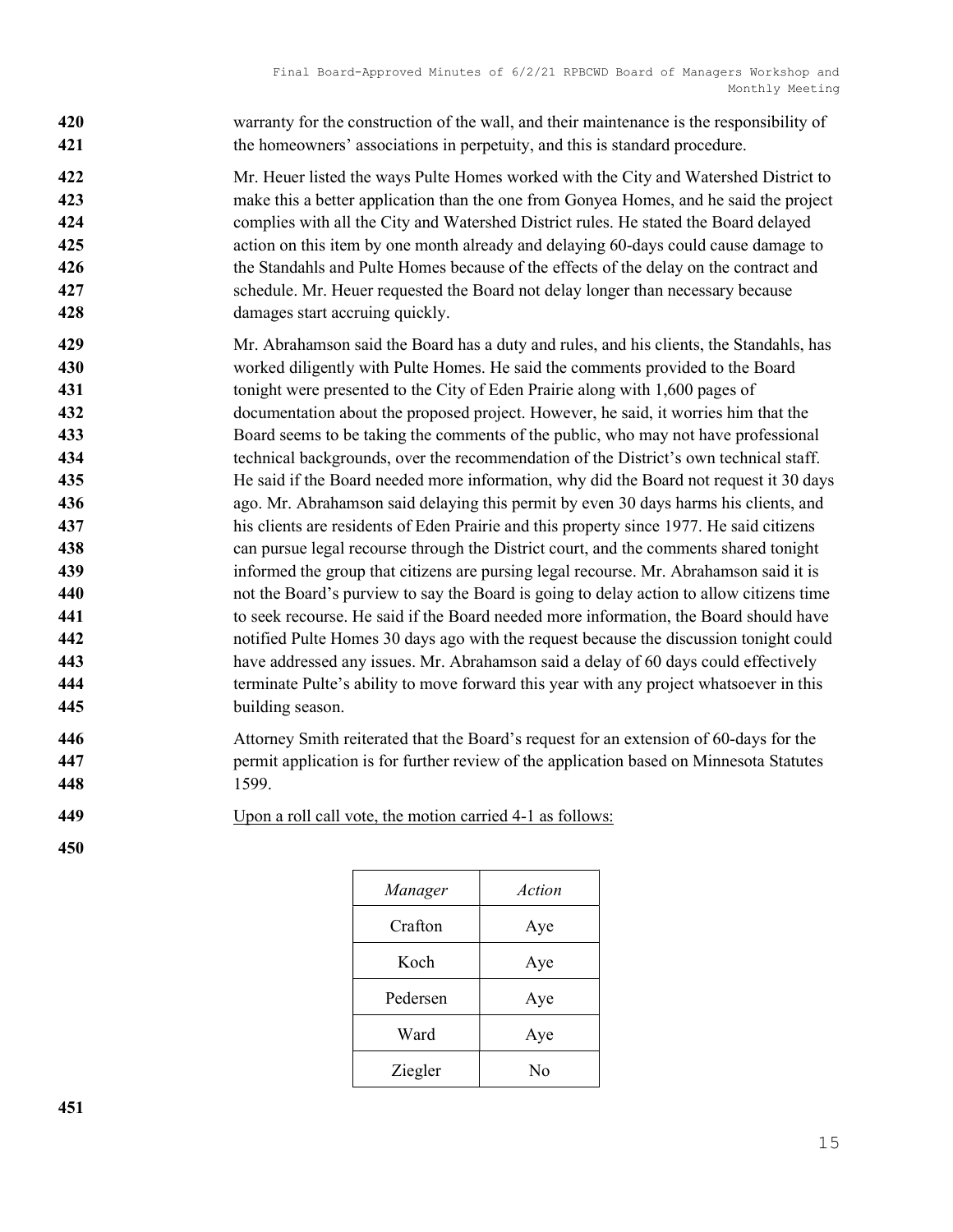# f. Authorization of Managers and Staff to Attend Seminars put on by the Minnesota Department of Administration Regarding the Minnesota Data Practices Act and Open Meeting Laws

Manager Koch moved to authorize staff to attend the seminars put on by the Department of Administration regarding the Minnesota Data Practices Act and the Open Meeting

laws. Manager Ziegler seconded the motion. Upon a roll call vote, the motion carried 5-

- 0 as follows:
- 

| Manager  | Action |
|----------|--------|
| Crafton  | Aye    |
| Koch     | Aye    |
| Pedersen | Aye    |
| Ward     | Aye    |
| Ziegler  | Aye    |

#### 10. Discussion Items

## 461 a. In-Person Meetings Timeline

Attorney Smith summarized the recent Governor's order. The managers, staff, and legal counsel discussed the District's approach to determining what is practical and prudent regarding in-person meetings and staff returning to working in-person. Attorney Smith recommended the Board discuss this item at its next monthly meeting and in the meantime staff should discuss what it sees as practical and prudent regarding returning to in-person working conditions.

Manager Koch moved that the Board would continue to hold its meeting remotely until it makes a further determination based on further guidance because at this time the Board 470 does not see it is prudent to meet in person due to the lack of vaccinations and moved to direct Interim Administrator Jeffery to develop recommendations to present to the Board regarding a return to in-person work policy regarding the status of COVID-19. Manager Pedersen seconded the motion. Upon a roll call vote, the motion carried 5-0 as follows:

| Manager | Action |
|---------|--------|
| Crafton | Aye    |
| Koch    | Aye    |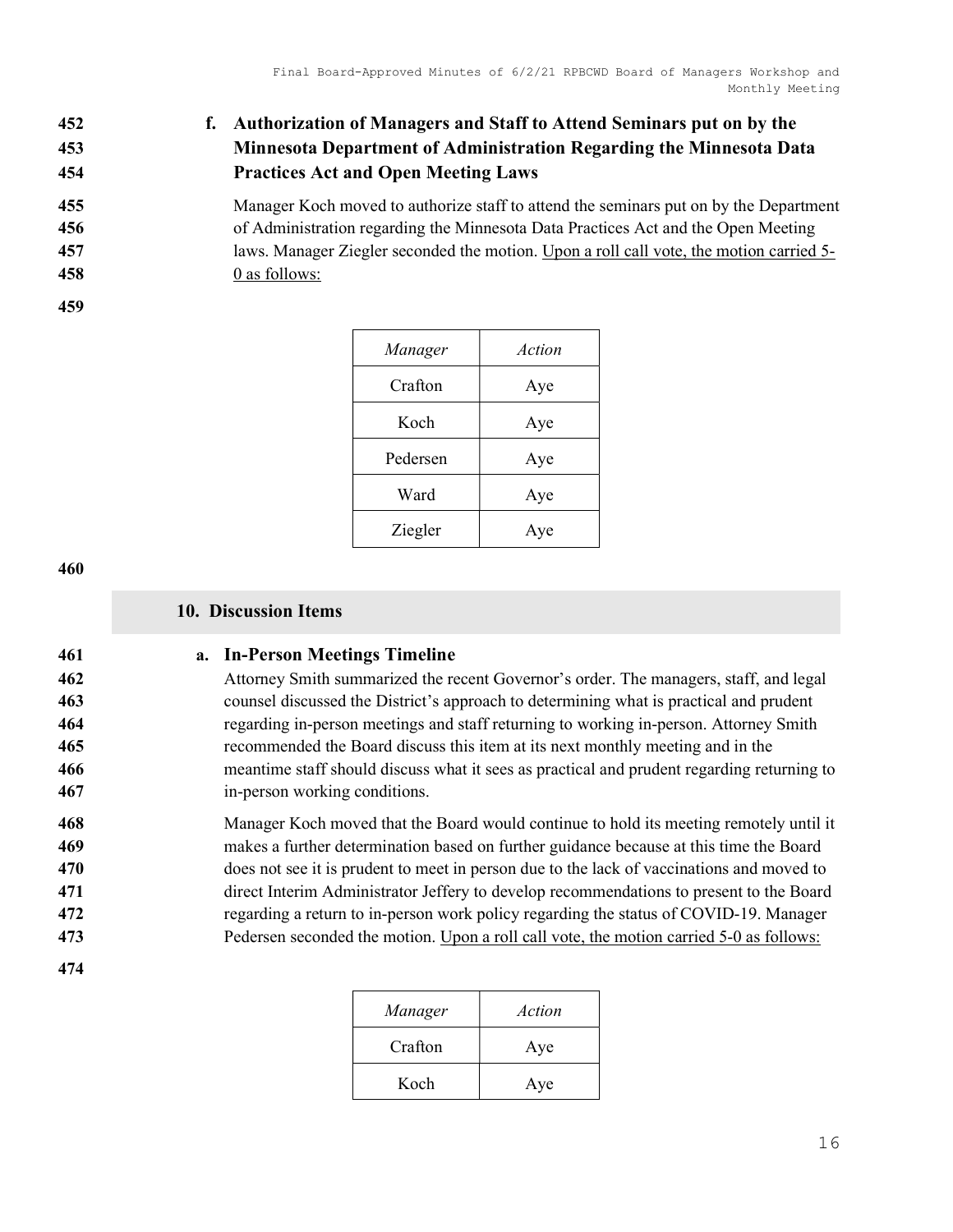| Pedersen | Aye |
|----------|-----|
| Ward     | Aye |
| Ziegler  | Aye |

#### 476 b. Attorney Report

Attorney Smith said it is his understanding that the term of the managers was established 478 in the original establishment order that the state water resources board issued, and that 479 term expiration is July 31. He said that establishment order is what Carver County and 480 Hennepin County rely on to establish the terms, and it is up to the counties to follow. Manager Koch said he didn't find this information in the Board's Governance Manual or Bylaws, and the District may want to consider adding such information about the term of 483 the managers. Attorney Smith said it is addressed in statute, but the Board could address it in the manual as well.

#### c. Administrator Report

Interim Administrator Jeffery reported on working with citizens about their concerns about a decrease in Silver Lake's lake level. He noted a cost of approximately \$100 to the District to have surveyors take readings about the outlet structure, which will help the District understand what might be going on.

Interim Administrator Jeffery reported about a policy drafted by MAWD regrading distribution of the Clean Water Implementation Grants, explaining several watershed districts have drafted letters of support to send to John Jaschke and the Minnesota Board of Water and Soil Resources. Interim Administrator Jeffery said he would like to draft a letter of support from this District to provide to the Board for its review. The managers indicated agreement with Interim Administrator Jeffery drafting a letter for the Board's review.

- 497 d. Managers' Report
- Manager Koch commended Interim Administrator Jeffery on the job he has been doing in his new role as Interim Administrator for the District and particularly in his communication with Manager Koch.
- 

## 11. Upcoming Board Topics

- President Ward noted upcoming events and said he would like the Board to have a 503 budget workshop prior to the Board's July  $7<sup>th</sup>$  meeting. The managers agreed by consensus for staff to schedule a budget workshop.
- President Ward adjourned the meeting at 9:52 p.m.
-